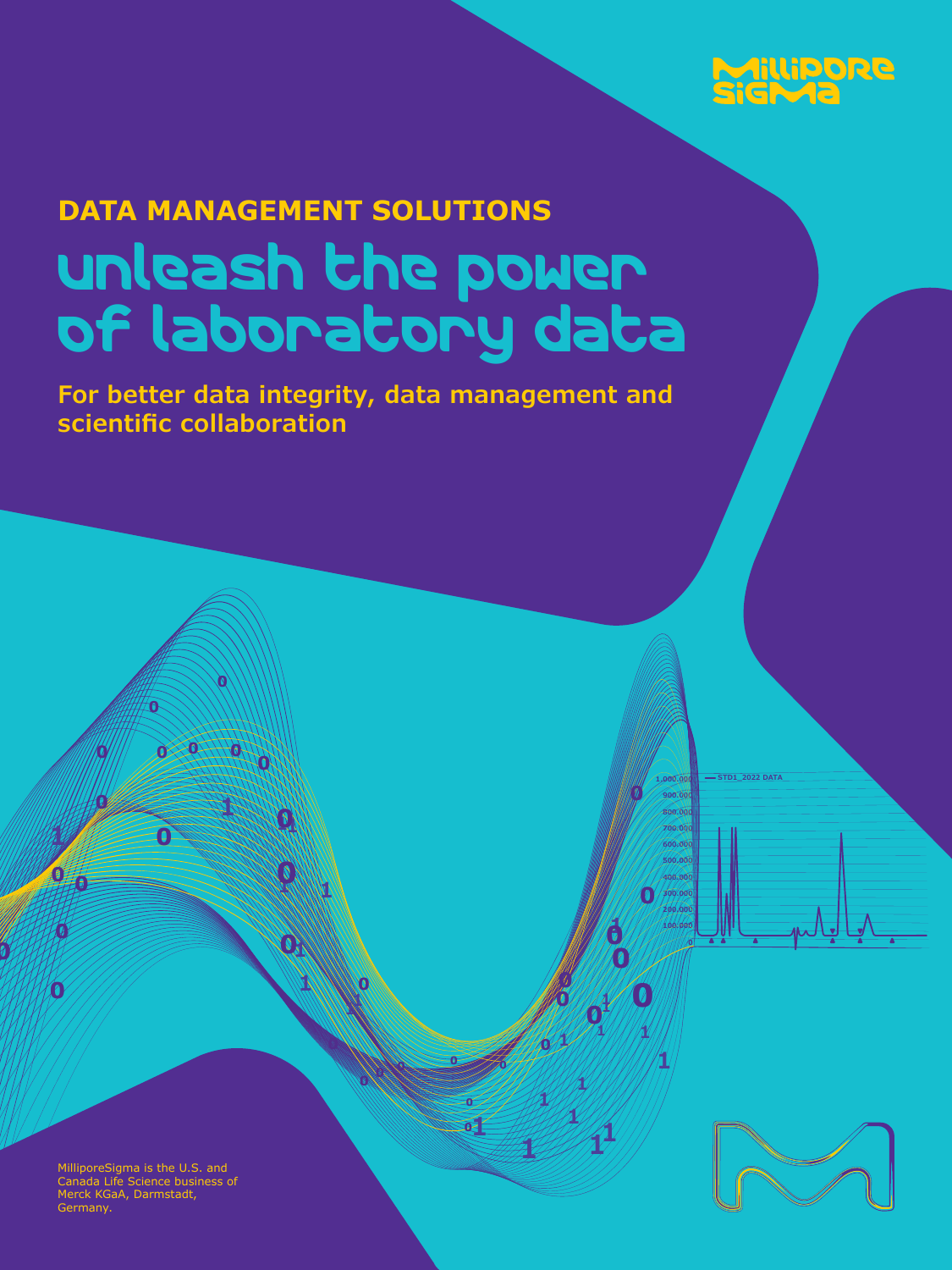## **Visit BSSN-Software.com**

### **Visualize & Process**

- Technology-neutral visualization and processing of converted data and metadata
- Transparently review your data at any place, any time
- Windows, Mac, HTML

### **Collaborate**

- Collaboration with internal & external partners (CRO, CDMO)
- Get organized and maintain the same data quality as in-house



### **Consume & Analyze**

- Re-use laboratory data for predictive analytics, statistics, data mining, and AI & ML
- Enable data intelligence and secondary use of data

#### **Data Retention**

- Long-term retention of GxP-relevant data
- Storage of data over a long period of time in an accessible and humanreadable format

# The Future of Laboratory Informatics is here

Data Management Solutions from MilliporeSigma (formerly BSSN™ Software) lets you access, integrate and share analytical and biological lab data in a structured format for greater lab standardization and interoperability. Its vendorneutral platform helps you overcome accessibility limitations in lab data storage by eliminating traditional paper-based or partially digitalized approaches.

With Data Management Solutions, you can easily integrate your instruments with leading laboratory software systems like LIMS or ELN and facilitate data exchange with internal or external partners.

- Convert proprietary instrument data into an open standard
- Remain instrument vendor agnostic
- Enable flexibility and straightforward data integration

# Data Integrity Data Management Collaboration Prohive



#### **AnIML**

AnIML is the emerging open source ASTM XML standard for analytical chemistry and biological data. An AnIML file consists of the following:

- A Core Schema that describes a set of rules defining the valid structure of an AnIML file.
- A Technique Schema that describes how to handle and render domain-specific data in a way that makes sense to the user for a given technique.
- A set of Technique Definition documents that tightly constrain the Core Schema and are defined by the Technique Schema. You can extend Technique Definitions to accommodate vendor- and institution-specific data fields.

Many tools for XML are available off the shelf, making AnIML implementation easier. Because XML is text based, AnIML documents are human readable, which is critical to long-term storage. As AnIML files can—in principle—capture data from any scientific technology, efforts are ongoing to drive the adoption of the AnIML standard across a wide variety of scientific domains.



### **Collect**

- Data lake as home to all laboratory data and to all metadata-driven navigation & queries
- Storage (cloud or onpremise) for analytical and biological source data, processed data and metadata

### **Capture & Convert**

- AnIML converters for 300+ instruments and data formats
- Bringing analytical and biological data into one common format
- Among others, available formats include: AnIML, mzData, ANDI / netCDF, Thermo SPC, JCAMP-DX, Thermo GAML, mzML

### **Integrate**

- Uni- and bidirectional interfaces for communication and data integration
- Provide instrument data to LIMS, ELN, LES or SAP for consumption
- Enrich AnIML files with data from, and orchestrate instruments from, LIMS/ ELN/ERP



## Applications

• GC • UV/Vis • Infrared, FTIR

– ICP-MS



#### **Analytical Chemistry**

- Bioreactors
- Microbioreactors
- Microplate readers • Cell counters
- Bioanalyzers
	-
- HPLC • IC • CE • Raman
	- Mass spectrometry  $-$  HPIC-MS – GC-MS • Laser
		- diffraction

• Purification chromatography

• qPCR

### **Biology**

- Balances • **pH** meters
- Imaging
- Pipetting/liquid
- handling
- Density

- -

### **Other**

• NMR • XRD